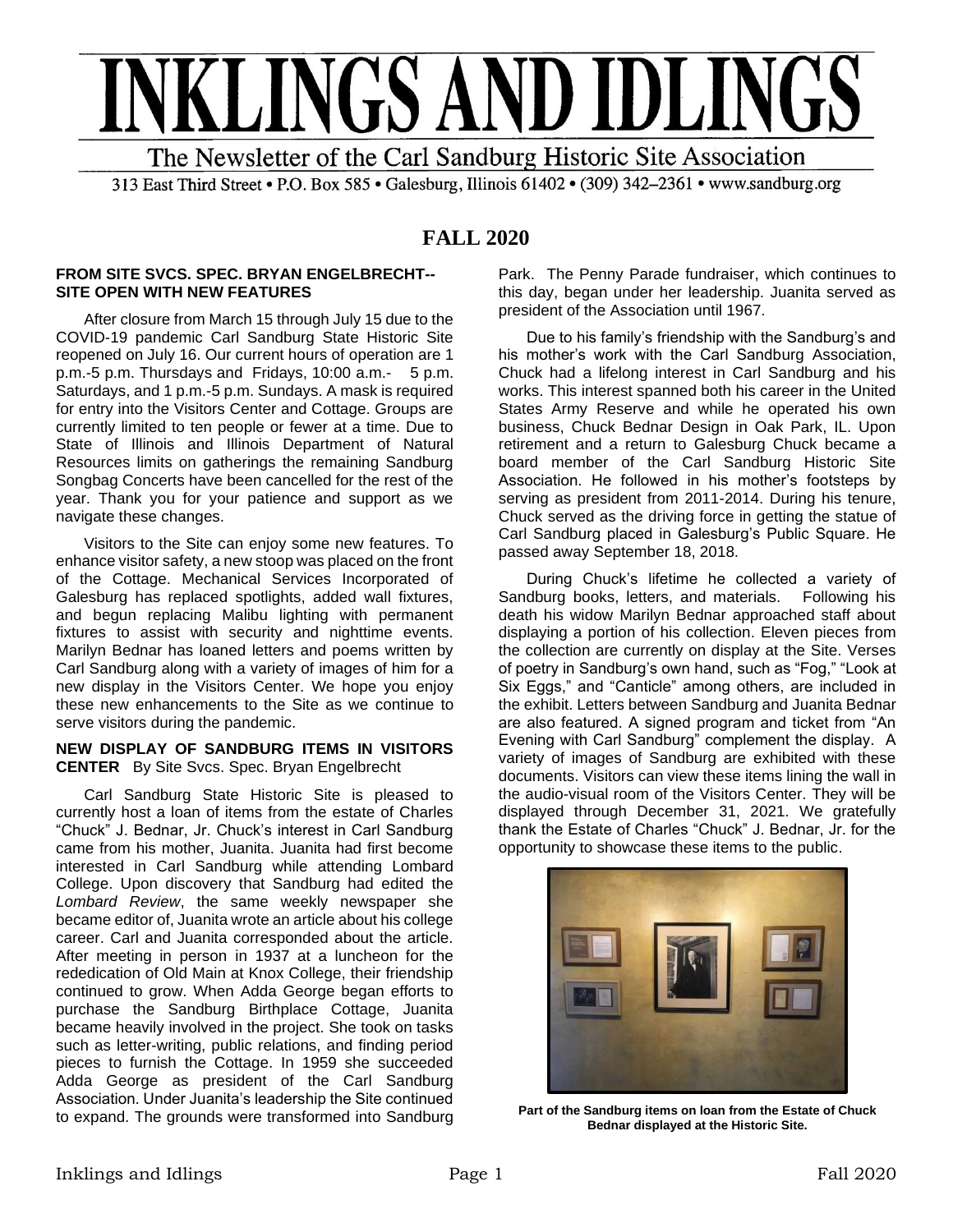#### **AND BARBARA SAID, "LET THERE BE LIGHT** By CSHSA President Pat Kane

The Carl Sandburg Historic Site has suffered from inadequate outdoor lighting for late afternoon and evening events for years. Last year the CSHSA began the process with IDNR to be able to donate funds for a new lighting plan for the Site. Sandburg Songbag Concert times had been changed from evenings to afternoons because of the difficulty of guests navigating dark paths to The Barn performance and meeting venue. CSHSA activities at the Site had been strictly limited to daytime activities only. Through the year-long efforts of IDNR Director CSHS Scott Roman and IDNR Site Services Specialist II CSHS Bryan Engelbrecht, a plan was developed and approved. Bids were solicited, reviewed, and a bid was accepted. CSHSA committed funding for the cost, and work began. It was at that point that former CSHSA board member and esteemed historian and author of "Sandburg's Hometown" Barbara Shock sent a message asking me to give her a call. And I, of course, immediately did.

Barbara had heard that we were finally moving ahead with the Site lighting project. She wanted to know what was involved and what the cost would be for the project. I explained that the Board had voted to cover the cost with the caveat that memorial funds we had received would be used as much as possible for payment. She asked what the uncovered amount once our current memorial funds were used would be. I gave her the news of the considerable amount. Without a single drum beat Barbara said, "I will send you a check for it." I didn't respond, because I was quite frankly dumbfounded. With my silence she said," Pat, are you still there?" I told her that I could count on one hand the number of times I have been speechless in my life, and this was one of them. She laughed and told me she would send the check immediately. I thanked her on behalf of all of our members and visitors to the Site, and we ended the call. When I later asked her why she had decided to do the donation, she simply replied, "because I care about the future of the Site and want it to be here for future generations. And, Christian (her late husband) would have liked it."

Barbara and Christian Shock moved to Galesburg from Elgin, IL While living in Elgin and through their friendship with Marge Kreuger they were involved in establishing a physical historic site there becoming stewards of preserving history for future generations. Once in Galesburg they continued their interest, centering on Carl Sandburg. Christian joined the CSHSA Board in 1995, and Barbara was encouraged by her friend Marge Kreuger, who also now lived in Galesburg, to write "little stories" about Sandburg. Those "little stories" ended up under the title of "Sandburg's Hometown." In 1999, Barbara joined the CSHSA Board. At that time Carol Nelson was CSHSA Site Superintendent. Carol asked her to write for CSHSA's newsletter *Inklings and Idlings*. And so it goes…with #328-331 "little stories" posted this August on the CSHSA website sandburg.org. What Barbara describes as a "chatty" style of writing has shed light on Carl Sandburg's life in Galesburg. Her remarkable generosity also now sheds light on the Carl Sandburg

Historic Site as well.



**The recently completed outdoor lighting project has greatly improved visibility on the Site's grounds as this photo of the walkway to The Barn shows. Photo courtesy of CSHSA board member Gary Wagle**.

## **BEING A KID**

By Barbara Schock

Carl Sandburg was born on a cold winter night in 1878 when the streets of Galesburg were full of ruts made of ice and mud. By the time he was a toddler the streets were still made of dirt. He remembered the feel of warm dust between his toes in the summertime.

As a lad growing up Carl spent a lot of time playing in the streets or on the terrace in front of his home. Mumblepeg was popular for a time. The peg would be driven into the ground, and the loser had to pull it out with his teeth. There were many forms of tag and hide-and-seek to be played in endless rounds of activity.

Then the boys graduated to baseball. They played from eight in the morning until six in the evening. A quick run home for lunch was the only interruption. It was a continuous round of batter up, base hit, and strike-out. The only requirement from their mothers was that they wash the dust off their feet before they came into the house to go to bed.

The bases were marked with bricks or tin cans. The bat was a broom handle. The ball was made of a small rubber ball wrapped in string. On one occasion a neighborhood boy came with a real baseball which had cost \$1.50. It was admired for some time and played with until the leather cover fell off.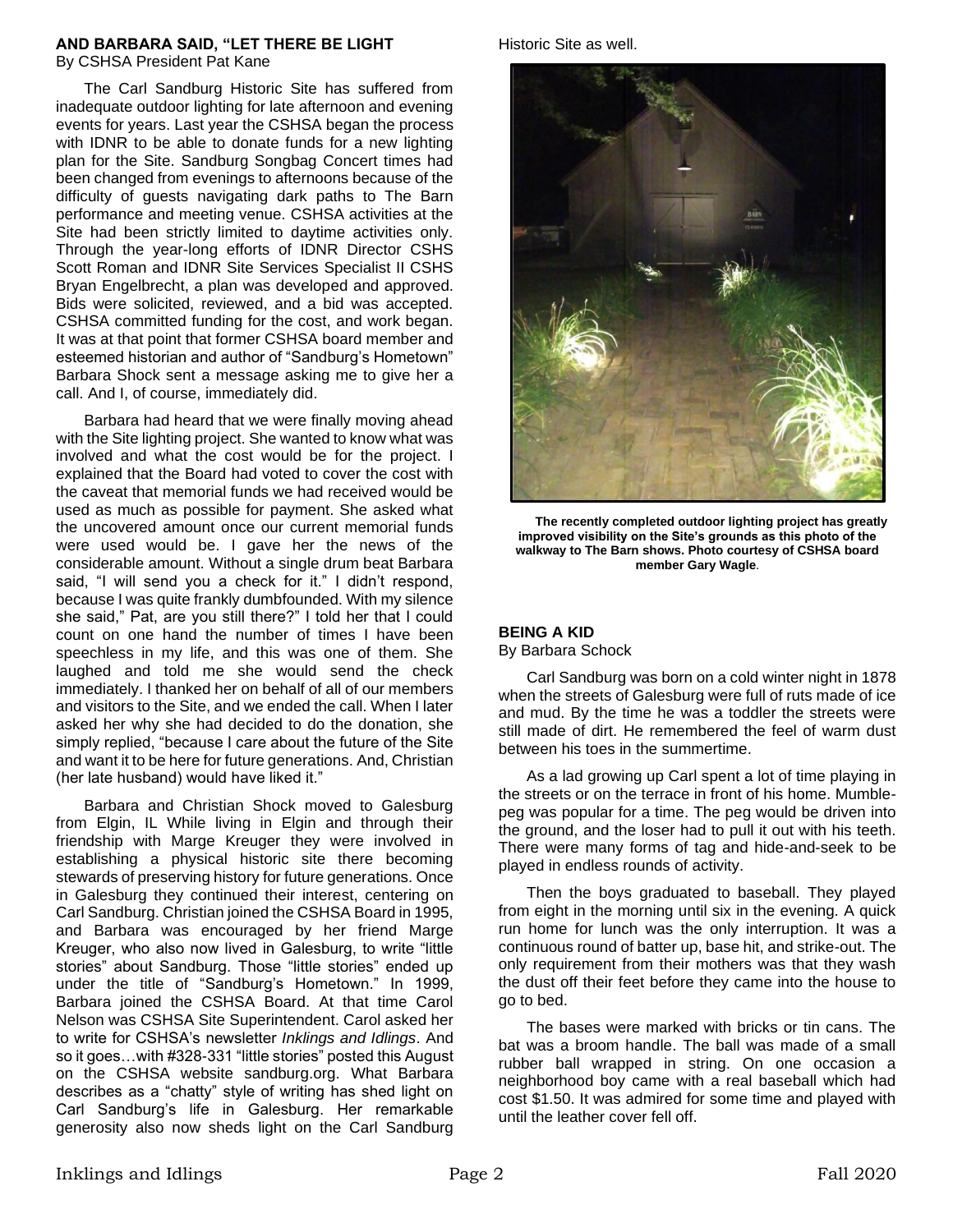When street lights came to East Berrien Street, the boys could play baseball even later in the evening. When one boy hit a base hit or a home run, cheering was in order for the winning side. Of course, the losers had to make competitive noises for their team.

The cheering and yelling became so raucous that one of the exasperated residents called the police. Officer Frank Peterson came and talked to the players. He explained that he didn't want to arrest anyone, but working people needed their sleep. Some of the boys ran away. Others sat on the tree bank afterward and wondered how they could play the game without yelling and cheering.

Knox and Lombard Colleges conducted track and field days which the boys watched through knot holes in the surrounding fence. One of the neighborhood boys had a two dollar watch so similar races could be held on Berrien Street. They also did high jumps and threw a crowbar as a shot-put. They didn't find a long enough pole to vault. They were pleased with themselves that they were almost as fast at running as the college students.

Carl Sandburg imagined himself as a great baseball player. He wanted to qualify for the semi-pro teams that played in towns around western Illinois. He could see himself as a player on a professional team until one day he was practicing catching high fly balls as another boy hit them. While running he stepped into a hole which contained a broken beer bottle. He limped to the nearest doctor's home and bravely withstood four stitches in his foot. The baseball dream faded away that day.

#### **"NEIGHBORS,"**

#### By Rev. Lawrence Webb

[Ed. Note: In July Jonathan Webb, son of the author of this story, emailed an inquiry to the CSHSA website about the location of Sandburg's poem "Neighbors." Site Svcs. Spec. Bryan Engelbrecht and CSHSA Webmaster Rick Sayre researched the location and pinned it down to New York City. Rev. Lawrence Webb is journalism professor emeritus at Anderson University, Anderson, SC and a Baptist minister. He has published seven books, and he expects to have his latest off the press later this year. The working title is *Carl Sandburg: Poet with a Social Conscience* featuring interpretations of some ninety poems, less than ten percent of Sandburg's published poems.]

#### "Neighbors" *Smoke and Steel,* 1920

*On Forty-first Street near Eighth Avenue a frame house wobbles. If houses went on crutches this house would be one of the cripples. A sign on the house: Church of the Living God And Rescue Home for Orphan Children. From a Greek coffee house Across the street A cabalistic jargon Jabbers back. And men at tables Spill Peloponnesian syllables*

#### *And speak of shovels for street work. And the new embankments of the Erie Railroad At Painted Post, Horse's Head, Salamanca.*

This poem looks at two buildings in a rundown neighborhood in New York City in 1920—an old, wobbly house and an eatery. The location of "Forty-first Street near Eighth Avenue" points to an area still rich today with ethnic restaurants, 8th and 9th Avenues near the theatre district.

Also, historical records list the Church of the Living God and Orphanage at approximately 41st. Street & 8th. Avenue in New York City just prior to 1920. Sandburg likens the house's feeble condition to a person. If houses could use crutches, this one would qualify, but it was still put to benevolent use as the church and orphanage.

The poet likely stopped in for a bite to eat at the Greek coffee house across from the teetering house-churchchildren's home. In the restaurant, he heard a language other than English—presumably Greek, in a Greek eating place.

He says the men at tables used "Peloponnesian syllables." The Peloponnese Region is in southern Greece. The Peloponnesian War (431–404 BC) was a famous historic event in which power in Greece shifted from Athens to Sparta. So "Peloponnesian syllables" probably means simply Greek words. The men in the coffee shop obviously spoke a brand of English as well, because Sandburg tells us some of their conversation.

They "speak of shovels for street work." So are they men who have worked with shovels on the street? (Sandburg wrote poems about shovel men. See the section "Shovelers' Quartet," in this present book).

Or perhaps they are railroad men. They keep up with recent improvements. New embankments have been built along the Erie Railroad line from Chicago to New York City. They talk about the new work at these towns: Painted Post, Horse's Head, Salamanca. Records also show these cities in New York State, according to Bryan Engelbrecht, Bishop Hill State Historic Site, Carl Sandburg State Historic Site, P.O. Box 104, Bishop Hill, IL 61419, bryan.engelbrecht@illinois.gov and J. Richard Sayre, Treasurer, Bookstore Manager, and Webmaster, Carl Sandburg Historic Site Association, P.O. Box 585, Galesburg, IL 61402-0585, www.sandburg.org).

These same three towns show up in another Sandburg poem, "Crabapple Blossoms." The poet says a sob story could be told about "Somebody's little girl… . played once under a crabapple tree in June and the blossoms fell on the dark hair." She started off life in "Salamanca or Painted Post or Horse's Head." But one day she took the train to the big city and became one of "forty little girls of somebodies splashed in red tights forming horseshoes, arches, pyramids--forty little show girls."

So it would be easy to tell "a sob story over who she once was and who she is now."

When the lights of Broadway go out and "taxis hustle the crowds away when the show is over and the street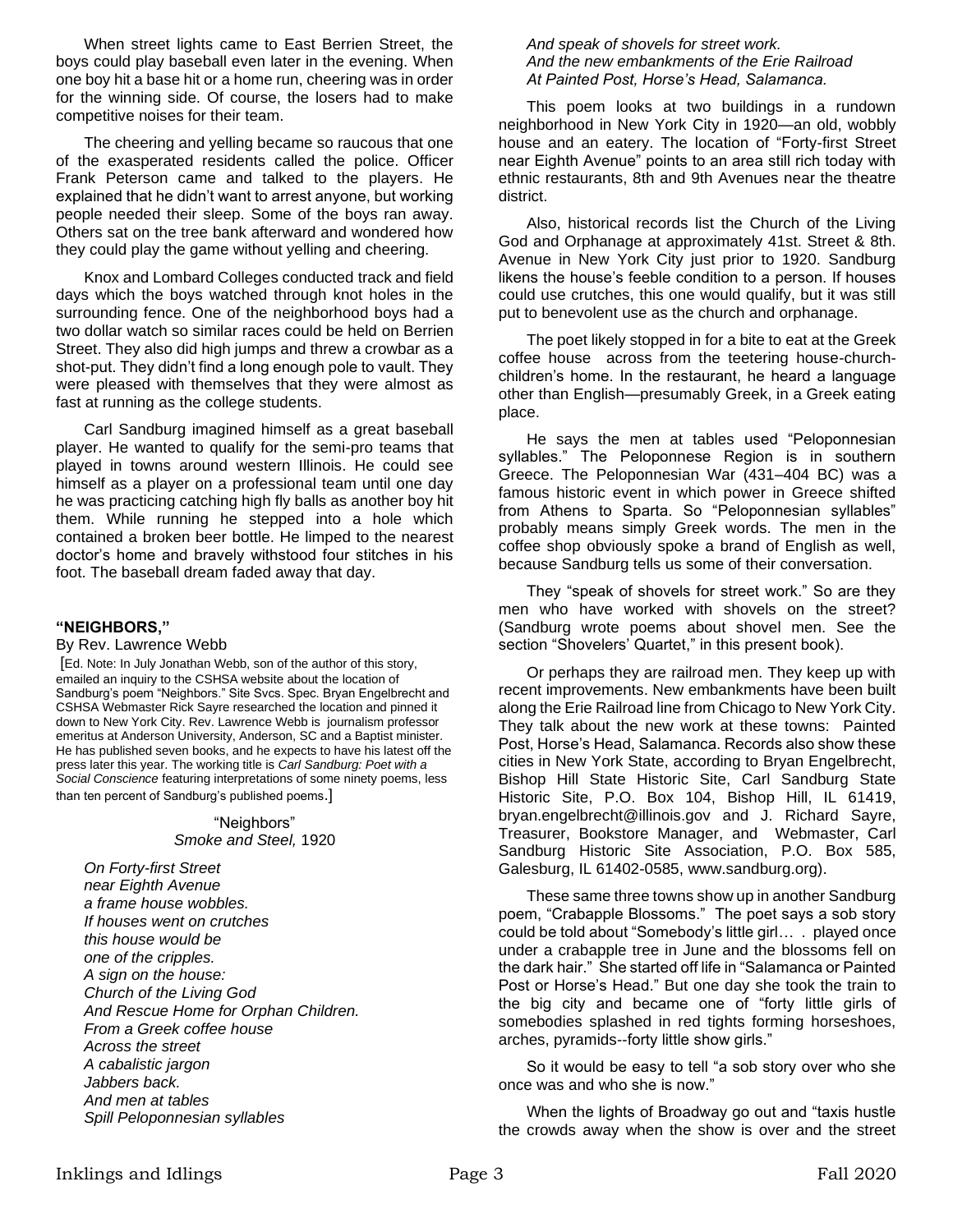goes dark…the girls wash off the paint and go for their midnight sandwiches."

Then they can sleep "late in the morning, long after the morning papers and the milk wagons." And they can "dream long as they want to of June somewhere on the Erie line and crabapple blossoms."

"Crabapple Blossoms" can be found in *The Complete Poems of Carl Sandburg.* 

Here is the text of "Crabapple Blossoms":

*SOMEBODY'S little girl-how easy to make a sob story over who she was once and who she is now. Somebody's little girl-she played once under a crab-apple tree in June and the blossoms fell on the dark hair. It was somewhere on the Erie line and the town was Salamanca or Painted Post or Horse's Head. And out of her hair she shook the blossoms and went into the house and her mother washed her face and her mother had an ache in her heart at a rebel voice, "'I don't want to." Somebody's little girl-forty little girls of somebodies splashed in red tights forming horseshoes, arches, pyramids--forty little show girls, ponies, squabs. How easy a sob story over who she once was and who she is now--and how the crabapple blossoms fell on her dark hair in June.*

*Let the lights of Broadway spangle and splatter--and the taxis hustle the crowds away when the show is over and the street goes dark.*

*Let the girls wash off the paint and go for their midnight sandwiches--let 'em dream in the morning sun, late in the morning, long after the morning papers and the milk wagons-*

*Let 'em dream long as they want to...of June somewhere on the Erie line... and crabapple blossoms.*

#### **CARL SANDBURG'S PRIVATE THOUGHTS ON CREEDS & ORGANIZATIONS: C. OCTOBER, 1919**  By Rex Cherrington

In this Presidential election year our thoughts turn more to government and political parties than usual.We know that Carl Sandburg associated with the Socialist Party of America, the party of Eugene V. Debs, when he was a young man, and he worked for the Socialist Mayor of Milwaukee. Sandburg differed with the party on the issue of whether the United States should enter World War I. American Socialists opposed the war on the basis that the wealthy instigate these wars while the less affluent people fight the battles and suffer the casualties. American and European socialists alike tended to be internationalists at that time and believed that governments tended to divide workers who would benefit more from unification and without doubt opposed workers killing each other. Carl Sandburg saw what the Kaiser's Germany was doing to Europe and the continued ambitions would do even more harm to Europe and the rest of the world. With that he separated from the Social Democratic Party and supported the American engagement in the Great War to come to the aid of European countries under threat from Germany. Based upon what we know of Sandburg's positions on the

major issues and the political positions of the parties of that day he seemed to be moving toward the progressive wing of the Democratic Party but with the emphasis on moving foward in contradistinction to joining the Democratic Party as we shall see in what follows.

Carl Sandburg was clearly a patriot and demonstrated this through his practice of principles rather than engage in the kind of flag-waving frenzy that some associate with patriotism. After leaving the Socialist Party he took a rather guarded position and refrained from joining organizations of the political, labor, religious, or social types.

A rare glimpse of Carl Sandburg's inner, personal thoughts on these important topics is revealed in an undated letter he wrote to Romain Rolland circa October 1919. Penelope Nivens wrote, "He (Sandburg) apparently never sent the letter, but used it as a private means of articulating his views."

Sandburg wasn't to put his name on that list or any other list that might be thought subversive in the wave of laws against radicalism in the United States as we recall the prison experience of Eugene V. Debs. However, he would not send a flat refusal to the great Rolland. Here is the first part of the letter written by Carl Sandburg:

*Dear Sir:*

*You ask me to belong to something. You wish me join a movement or party or church and subscribe to a creed and a program. It would be easy to do this. It is the line of least resistance. If I have a fixed, unchangeable creed then I am saved the trouble every day of forming a new creed dictated by the events of that day. If I have a program and philosophy and a doctrine, crystalized in an organized movement, then the movement is supposed to do for me what I ought to do for myself. I am a socialist but not a member of the party. I am an I. W.W. but I don't carry a red card. I am an anarchist not a member of the organization. I belong to the modernists of the Catholic church but I have not made the sign of the cross with holy water in two decades. I am Francis Heney Republican and a Frank P. Walsh Democrat and a Victor Murdock Progressive but I am free to vote any ticket or back any candidate I pick in the next campaign. I belong to everything and nothing. If I must characterize the element I am most often I would say I am with all rebels everywhere all the time as against all people who are satisfied. I am for any and all immediate measures that will curb the insanity of any person or institution that is cursed with a thirst for more things, utilities and properties than he, she or it is able to use, occupy and employ to the advantage of the race. I am for the single tax, for all the immediate demands of the socialists, for the whole political program of the American Federation of Labor, for the political and economic measures outlined in the Progressive and Democratic party platforms, and the trend of legislation and activity voiced by Woodrow Wilson in 'The New Freedom,' and I believe in proportionate statement in the report of the federal*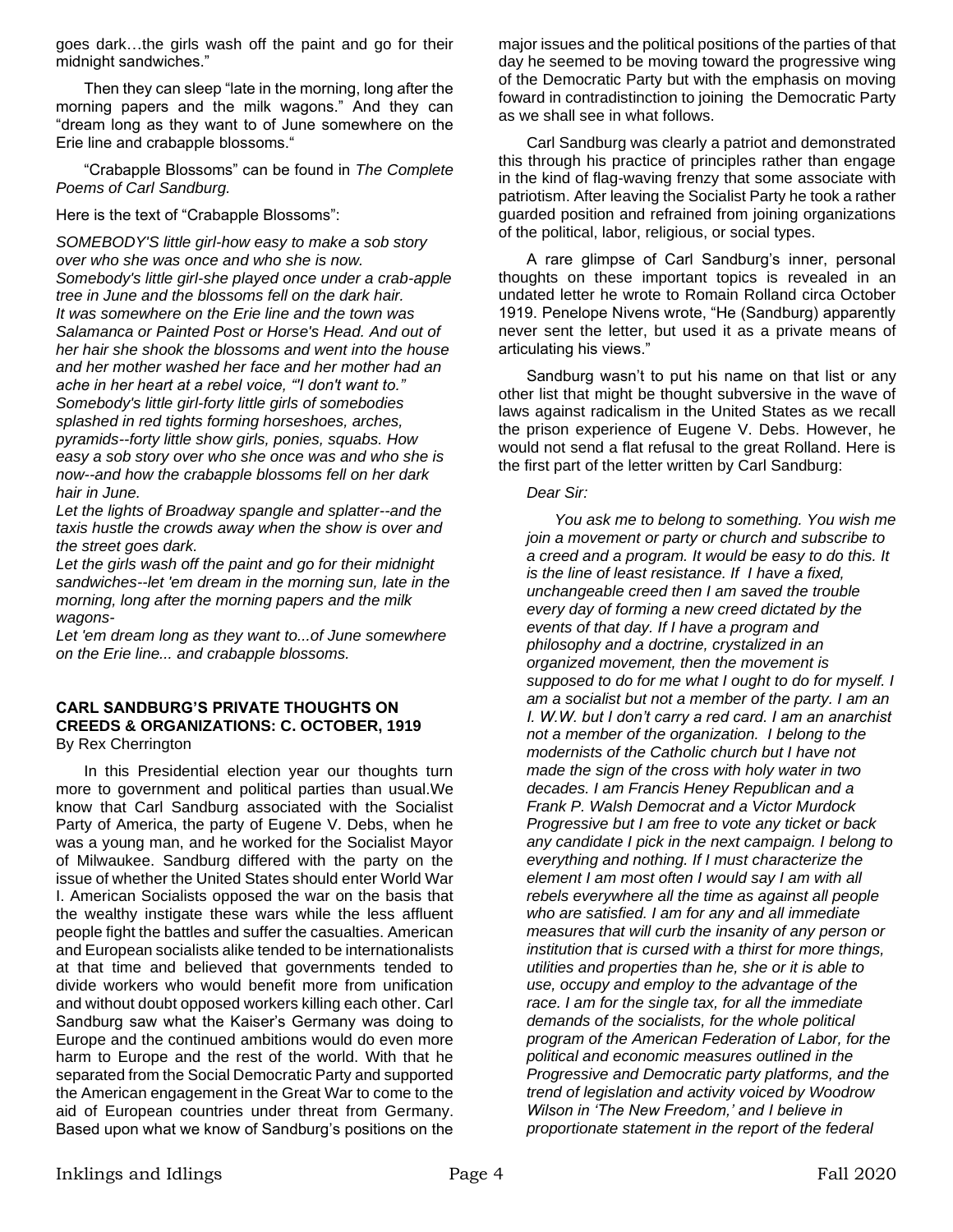*industrial relations commission. I am for unrest, discontent, revolt and war to whatever extent is necessary to obtain the Russian Bolshevik program which centers on the three needs: bread, peace, land. Until the earth is a free place to free men and women wanting first of all the right to work on a free earth there will be war, poverty, filth, slums, strikes, riots, and the hands of men red with the blood of other men. I am against all laws that the people are against and I respect no decisions of courts and judges which are rejected by the people.* 



*Rex Cherrington tells us, "Romain Rolland was a French dramatist, novelist, essayist, art historian, and mystic who received the Nobel Prize for Literature in 1915. He thought greatly about governments and social issues and was considered an idealist. This quote from Rolland might give us a glimpse as to why Sandburg would have found affinity with him, "Skepticism, ridding the faith of yesterday, prepared the way for the faith of tomorrow." Rolland had communicated with Sandburg through a third party and requested the support of various literary persons in America for an Intellectual Workers of the World movement. Sandburg wrote this autobiographical account with some very private thoughts but didn't send it. We will never know how Rolland might have responded***.**

This is roughly the first third of the letter and samples the tone and content which is revealing. In many respects it reminds us of the conditions that Lincoln found as he became President and of Sandburg's writing about Lincoln. Sandburg's admiration for Lincoln is clear from the number of years of his life he spent devoted to reading about Lincoln and writing about him. When one person writes about another, he or she reveals much about himself or herself as the writing unfolds. This letter could be said to arguably foreshadow his work *The People, Yes* published in 1936. The letter we consider of 1919 certainly has more hot coals in it than we find in 1936 and later writing. Sandburg's faith was in the people themselves in juxtaposition to the institutions they formed. Lincoln came of age in an era which embraced the malleability of institutions for the betterment of people for which Galesburg's founding can cited as a study. This kind of thinking and action made a deep impression on Sandburg. The following quote comes from Sandburg's epic poem, *The People, Yes*:

#### *Lincoln?*

*He was a mystery in smoke and flags saying yes to the smoke, yes to the flags, yes to the paradoxes of democracy, yes to the hopes of government of the people by the people for the people, no to debauchery of the public mind, no to personal malice nursed and fed, yes to the Constitution when a help, no to the Constitution when a hindrance, yes to man as a struggler amid illusions, each man fated to answer for himself: Which of the faiths and illusions of mankind must I choose for my own sustaining light to bring me beyond the present wilderness?*

*Lincoln? was he a poet? and did he write verses? "'I have not willingly planted a thorn in any man's bosom." "'I shall do nothing through malice; what I deal with is too vast for malice."*

*Death was in the air, So was birth. What was dying few could say, What was being born none could know.*

*He took the wheel in a lashing roaring hurricane. And by what compass did he steer the course of the ship?*

*"'My policy is to have no policy," he said in the early months,*

*And three years later,"'I have been controlled by events"*'

Let us now transition back to the letter which is our topic. The closing of the unsent letter is an echo of an earlier poem where the mob is mentioned,

*A Polish philosopher has written that humanity consists of mob at the top and mob at the bottom, at one extreme an ignorant, idle and incompetent leisure class, at the other extreme, the wags, bums, down-and-outs, the rickety, mal-nourished, tubercular and anemic men, women and children of the slums. Our Polish philosopher neglected taking account the vast section of people between these mobs. I have a theory- with no authenticated facts to support it - that Jesus of Nazareth was crucified by the lower mob through a conspiracy organized by the secret diplomacy of the upper and therefore, the mercy of the Russian mob toward its former Christ and the ride of humiliation on the rump of a jackass round- about the walls of Jerusalem. I wonder if I make myself clear in propaganda, violence and assassination, or force and syndicalism, any of them, in the extent and degree to which it will serve a purpose of the people at a given time toward the establishment eventually of the control of the means of life by the people.*

*--Carl Sandburg*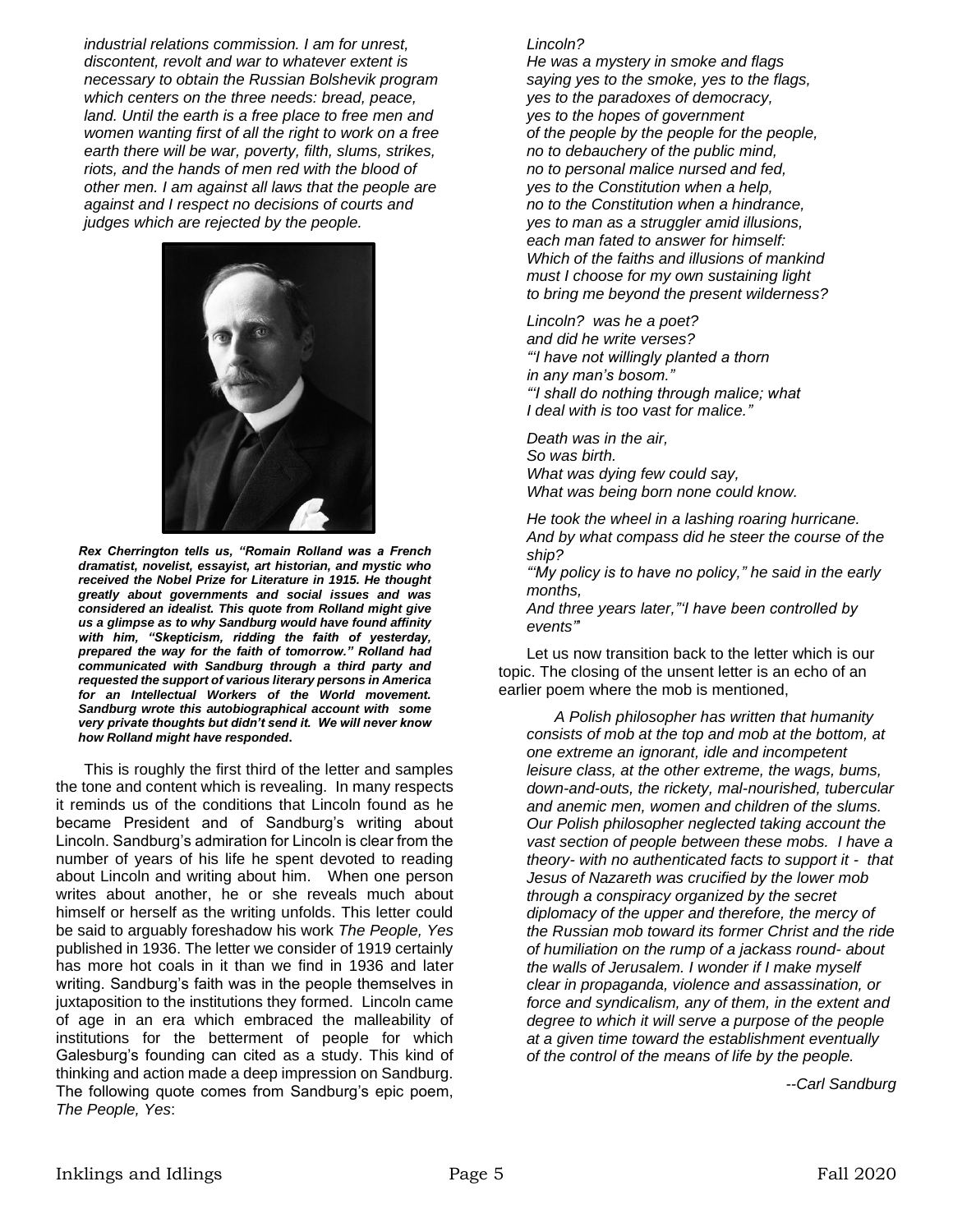The theme of the mob echoes a poem that appeared in 1916 in *Chicago Poems*.

"I Am the People, the Mob"

*I am the people—the mob—the crowd—the mass. Do you know that all the great work of the world is done through me?*

*I am the workingman, the inventor, the maker of the world's food and clothes.*

*I am the audience that witnesses history.*

*The Napoleons come from me and the Lincolns.* 

*They die. And then I send forth more Napoleons and Lincolns.*

*I am the seed ground. I am a prairie that will stand for much plowing. Terrible storms pass over me. I forget.*

*The best of me is sucked out and wasted. I forget.*

*Everything but Death comes to me and makes me work and give up what I have.*

*And I forget.*

*Sometimes I growl, shake myself and spatter a few red drops for history to remember.*

*Then—I forget.*

*When I, the People, learn to remember, when I, the People, use the lessons of yesterday and no longer forget who robbed me last year, who played me for a fool—then there will be no speaker in all the world say the name: "The People," with any fleck of a sneer in his voice or any far-off smile of derision. The mob—the crowd—the mass—will arrive then.*

So, Sandburg has told us he stays away from membership in organizations and avoids oaths or creeds if it requires him to give up his right to engage in new thinking as conditions arise. We may in behavior and thought still wonder, and we may ask which group it is that Sandburg belongs? It seems the mob would be the answer. Who is the mob? Is this mob our collective soul? Each of us is part of a mob, and each mob is part of the mob. This brings to mind the German sociologist Max Weber as he spoke of "gemeinshaft," the smaller society such as a community and "gesselshaft," the larger society such as a nation, or in the frame of reference here, the lesser mob and the greater mob. It is every man, woman, and child who belongs to this large group and perhaps one or more of the lesser ones. This mob is beautiful for its amorphous chaos and flourishes from its diversity in thought and behavior.

# **SANDBURG APPEALS TO ILLINOIS PAROLE BOARD FOR LEOPOLD'S CLEMENCY**

By Rich Hanson

During a cold February in 1958 Carl Sandburg was in Chicago visiting with a friend, Donna Workman, when she and Ralph Newman, proprietor of the Abraham Lincoln Bookstore and a longtime friend of the Leopold family, both urged him to add his influential voice to those urging parole for the Leopold's son, the convicted murderer, Nathan Leopold.

Richard Loeb and Nathan Leopold, two very intelligent young men, had been convicted of the "thrill" killing of fourteen-year old Bobby Franks in 1924. The two had fantasized about committing the "perfect crime," but were quickly viewed as suspects and eventually arrested and confessed after Nathan's glasses had been found near the Franks boy's body and had been traced back to him. Only the eloquence of the attorney Clarence Darrow, a passionate opponent of the death penalty, had spared them from being executed for what was a brutal murder. Loeb had been killed in prison, allegedly by an inmate fending off his sexual advances. Meanwhile, Leopold had become a model inmate. He assisted in revamping the educational system that was in place for the prisoners, he helped to reorganize the prison library, did volunteer work in the prison hospital at Statesville, and even volunteered to help in the research of malaria vaccines by allowing himself to be inoculated with the pathogen, then given experimental cures.

Sandburg agreed to attend the parole hearing. He and Donna Workman braved treacherous roads the morning they left for Joliet. While Donna drove, Sandburg worked on his presentation. Before he delivered it, he, Workman, and Ralph Newman were granted access to and had a long conversation with Leopold who had been in prison for thirty-four years by this time.

Sandburg is pictured in a newspaper photo giving his testimony in support of Leopold's parole. He was just one of many community leaders, friends, and family of Leopold who argued that the middle-aged man now incarcerated bore little resemblance to the teen-ager who was part of the plot to kill Bobby Franks, and that the rehabilitated Leopold would be of service to others if paroled.



**Sandburg (standing, far right) addressing the Illinois Parole Board on behalf of Nathan Leopold, 1958.**  Photo courtesy of Rich Hanson.

After Carl gave his testimony, Leopold's attorney, Elmer Gertz, said that "everyone wanted to be photographed with Sandburg. He was photographed with every member of the Board, with me, with my son, and with everyone under the sun. The newspaper photographers could not have enough."

Nathan Leopold was paroled in a split vote.

Before he left for Puerto Rico, where The Church of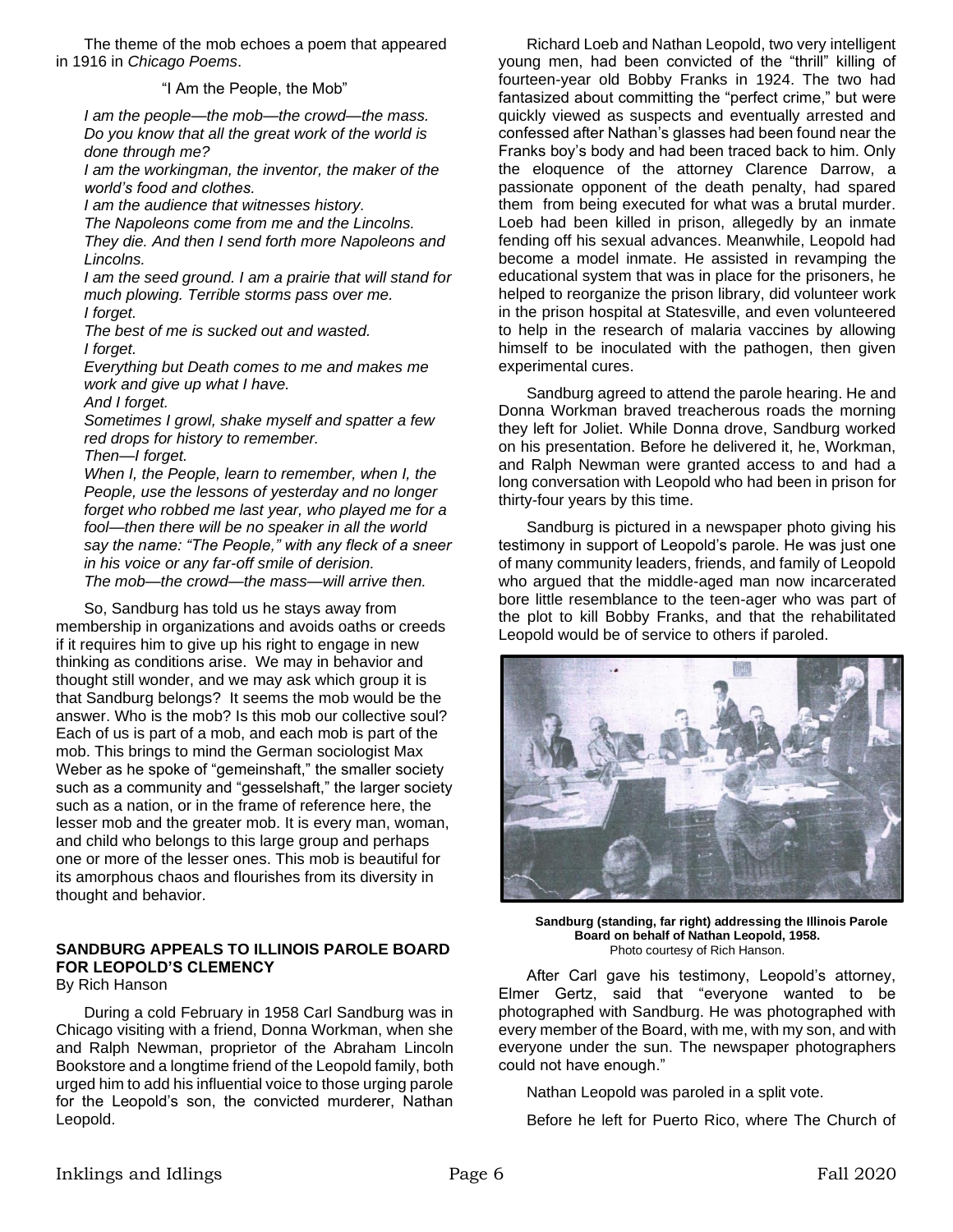the Brethren had arranged for Leopold to work as a medical technician under their auspices, Leopold called many of his friends and supporters, including the renowned Illinois poet. Penelope Niven in her definitive biography of Sandburg recounts Terry d'Alessio's account of the call which he overheard Sandburg's part of. "Never before have I caught it {Sandburg's voice} in such a coloration. Reassuringly, calmingly, comfortingly, Carl was talking to Leopold as one just coming out of a nightmare." D'Alessio voiced his misgivings after the call about Sandburg's involvement in the hearing. Carl responded, "You ought'n to get so worked up about it, Boy. It'll come out all right. You wait and see."

Leopold took the job as a hospital technician. He married, earned a Master's degree, taught some classes, and became a researcher in the Island's Department of Health. He did research on leprosy and became internationally famous for his study of birds. His release led him to be able to somewhat atone for his sin by his contributions to society, thus validating Sandburg and so many others who labored to have him set free.

Nathan Leopold's autobiography *Life Plus 99 Years* can still be found among some 12,000 books that comprise the library at Sandburg's home, Connemara. Sandburg once referred to Nathan Leopold's life after 1924 as "a struggle toward light." "I just picture him," he explained later, "as a magnificent struggler."

#### **CARL SANDBURG—THE MAN: THE AUTHOR & PUBLIC EDUCATOR WHO COULD HAVE BEEN PRESIDENT OF THE UNITED STATES** By Thomas Junglander

[Ed. Note: This is the sixth installment of a Sandburg biograpy written by CSHSA member Tomas Junglander of Vadstena, Sweden.]

#### *Abraham Lincoln*

 Carl Sandburg grew up in a community where the presence of Abraham Lincoln was still felt. Citizens of the town had known or voted for Lincoln, and one of the Lincoln-Douglas debates had taken place at the Knox College campus in Galesburg in 1858. Since boyhood he had admired Lincoln. He had grown up listening to the talk of people who saw Lincoln with their own eyes, and heard him speak. Galesburg was full of Lincoln history.

Abraham Lincoln, who became Sandburg´s lifelong obsession, lived in the same area of central Illinois as Sandburg did, and in the early period of his professional life Sandburg presented Lincoln as a man of the people who arose from the poverty of the frontier to great eminence.

At the age of seventeen Sandburg worked ten-hour days to help support his family. On his way to his daily job in his hometown of Galesburg Sandburg walked through the Knox College campus where Abraham Lincoln and Stephen Douglas had debated in October 1858. There on the north front of Old Main he regularly read on a bronze plaque Lincoln´s words, and they became etched in his memory. "I remembered them and sometimes I used to

stop to read the words Lincoln had said to twenty thousand people." "He (Douglas) is blowing out the moral lights around us, when he contends that whoever want slaves has a right to hold them." He studied Lincoln´s words "in winter sunrise, in broad summer daylight, in falling snow or rain, in all the weathers of the year."

Abraham Lincoln was the nominee for the Republican Party in the election of 1860. Stephen Douglas was a Senator with great influence, and he was the nominee for the Democrats. Lincoln was elected President of the United States, and the southern states left the Union in April 1861, and the Civil War started. The commercial and critical success of the *Rootabaga Stories* encouraged Sandburg to think about another book for young people. There was no good juvenile biography of Abraham Lincoln, and he began to consider writing one.

### *The Prairie Years*

 For years Sandburg had been collecting Lincoln material and had enough by 1921. He and his publisher Alfred Harcourt began to talk about a biography four hundred pages long written in simple language for young people. As Sandburg began intensive work on the biography, he realized that a great deal of the material called for more mature treatment, and his proposed onevolume book grew into two volumes. It was already clear that the biography would not be for young people alone. He realized that much of what he writes fits better for an adult audience.

Sandburg´s publisher set publication of the book *The Prairie Years* for Lincoln´s birthday February 12, 1926, and 10.000 copies were sold in advance. The volume covered Lincoln´s years ending with the election and departure for his inauguration as President of the United States.

But before the release a magazine *Pictorial Review* published five installments of the book. Sandburg got \$21,600, an almost unimaginable amount of money for the author. It corresponds approximately to the same amount of money his father earned for more than 30 years as a railroad blacksmith´s helper. His father had died already in 1910, but his mother Clara Mathilda Andersdotter from Appuna in Sweden was full of pride in her son´s work and his great achievements. She died in December 1926. The Carl Sandburg family now made up of five people, was able to live a much more comfortable life after this economic lift.

The critique of the Lincoln biography was generally very good. Some historians objected to the lack of footnotes and to Sandburg's poetic method of imagining Lincoln´s life. Several objected to such an unorthodox writing of history.

Literary critics, however, praised his work. Mark van Doren, who himself had written about Lincoln, wrote in *The Nation*; "It's Sandburg the artist, the epic poet who has attacked this largest and most complicated subject. The subject being, of course, not merely Lincoln himself. Though Lincoln was complicated enough, but in addition the whirlpool of cultures out of which he was flung into fame."